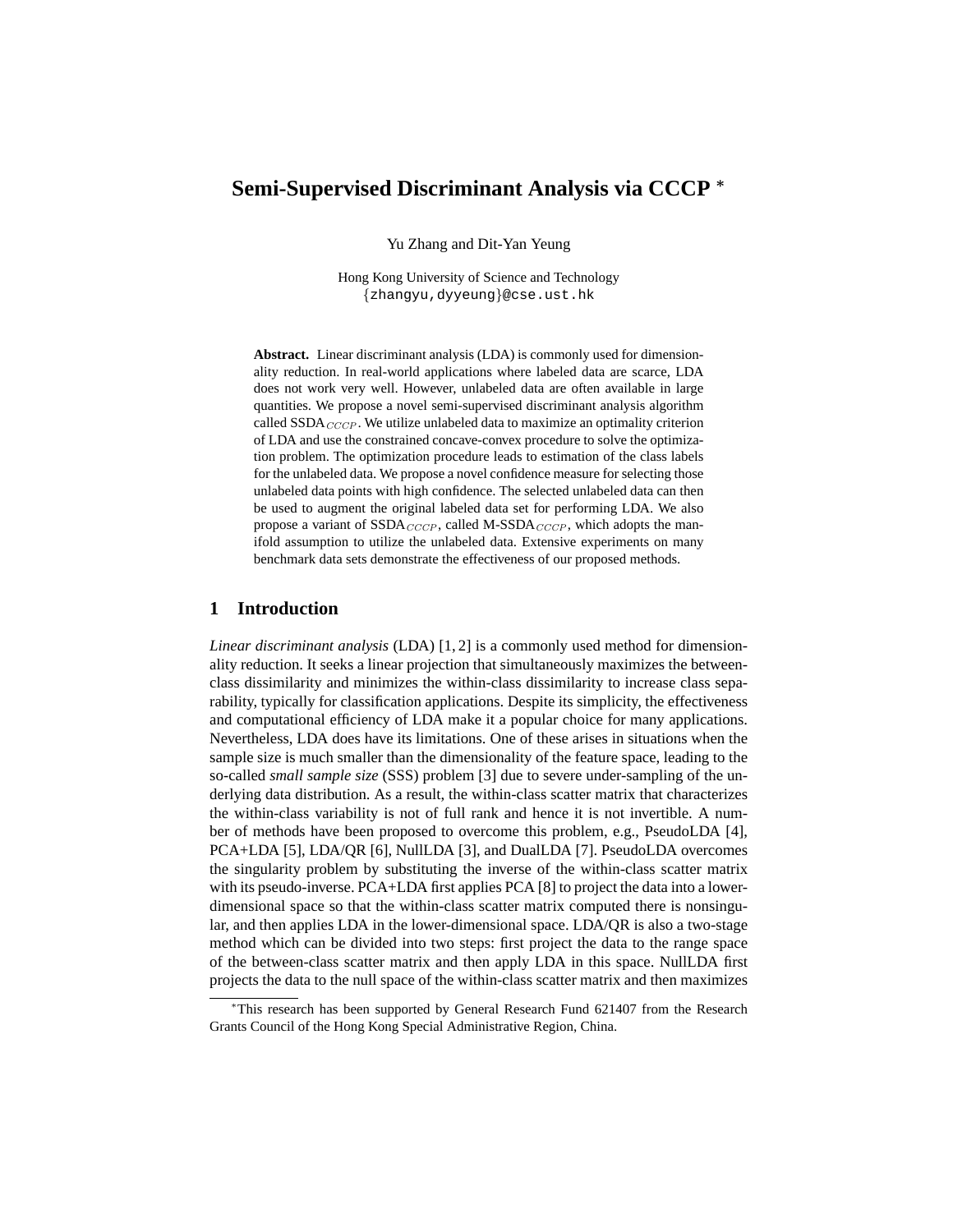the between-class scatter in this space. It is similar to the Discriminative Common Vectors method [9]. DualLDA, which combines the ideas from PCA+LDA and NullLDA, maximizes the between-class scatter matrix in the range space and the null space of the within-class scatter matrix separately and then integrates the two parts together to get the final transformation. There is also another approach to address the SSS problem, with 2DLDA [10] being the representative of this approach. The major difference between 2DLDA and the algorithms above lies in their data representation. Specifically, 2DLDA operates on data represented as (2D) matrices, instead of (1D) vectors, so that the dimensionality of the data representation can be kept small as a way to alleviate the SSS problem. Another limitation of LDA is that it only gives a linear projection of the data points. Fortunately, the kernel approach can be applied easily via the so-called kernel trick to extend LDA to its kernel version, called *kernel discriminant analysis* (KDA), that can project the data points nonlinearly, e.g., [11]. Besides addressing these two limitations of LDA, some interesting recent works also address other issues, e.g., to study the relationships between two variants of LDA [12], to reformulate multi-class LDA as a multivariate linear regression problem [13], and to learn the optimal kernel matrix for KDA using semi-definite programming (SDP) [14, 15].

In many real-world applications, it is impractical to expect the availability of large quantities of labeled data because labeling data requires laborious human effort. On the other hand, unlabeled data are available in large quantities at very low cost. Over the past decade or so, one form of *semi-supervised learning*, which attempts to utilize unlabeled data to aid classification or regression tasks under situations with limited labeled data, has emerged as a hot and promising research topic within the machine learning community. A good survey of semi-supervised learning methods can be found in [16]. Some early semi-supervised learnng methods include Co-Training [17] and transductive SVM (TSVM) [18, 19]. Recently, graph-based semi-supervised learning methods [20–22] have attracted the interests of many researchers. Unlike earlier methods, these methods model the geometric relationships between all data points in the form of a graph and then propagate the label information from the labeled data points through the graph to the unlabeled data points.

The objective of this paper is to alleviate the SSS problem of LDA by exploiting unlabeled data. We propose a novel *semi-supervised discriminant analysis* algorithm called  $SSDA_{CCCP}$ . Although there already exists another semi-supervised LDA algorithm, called SDA [23], which exploits the local neighborhood information of data points in performing dimensionality reduction, our  $SSDA_{CCCP}$  algorithm works in a very different way. Specifically, we utilize unlabeled data to maximize an optimality criterion of LDA and formulate the problem as a constrained optimization problem that can be solved using the *constrained concave-convex procedure* (CCCP) [24, 25]. This procedure essentially estimates the class labels of the unlabeled data points. For those unlabeled data points whose labels are estimated with sufficiently high confidence based on some novel confidence measure proposed by us, we select them to expand the original labeled data set and then perform LDA again. Besides  $SSDA_{CCCP}$ , we also propose a variant of  $SSDA_{CCCP}$ , called M- $SSDA_{CCCP}$ , which adopts the *manifold assumption* [20] to utilize the unlabeled data. Note that  $M{\text -}SSDA_{CCCP}$  shares the spirit of both TSVM and graph-based semi-supervised learning methods.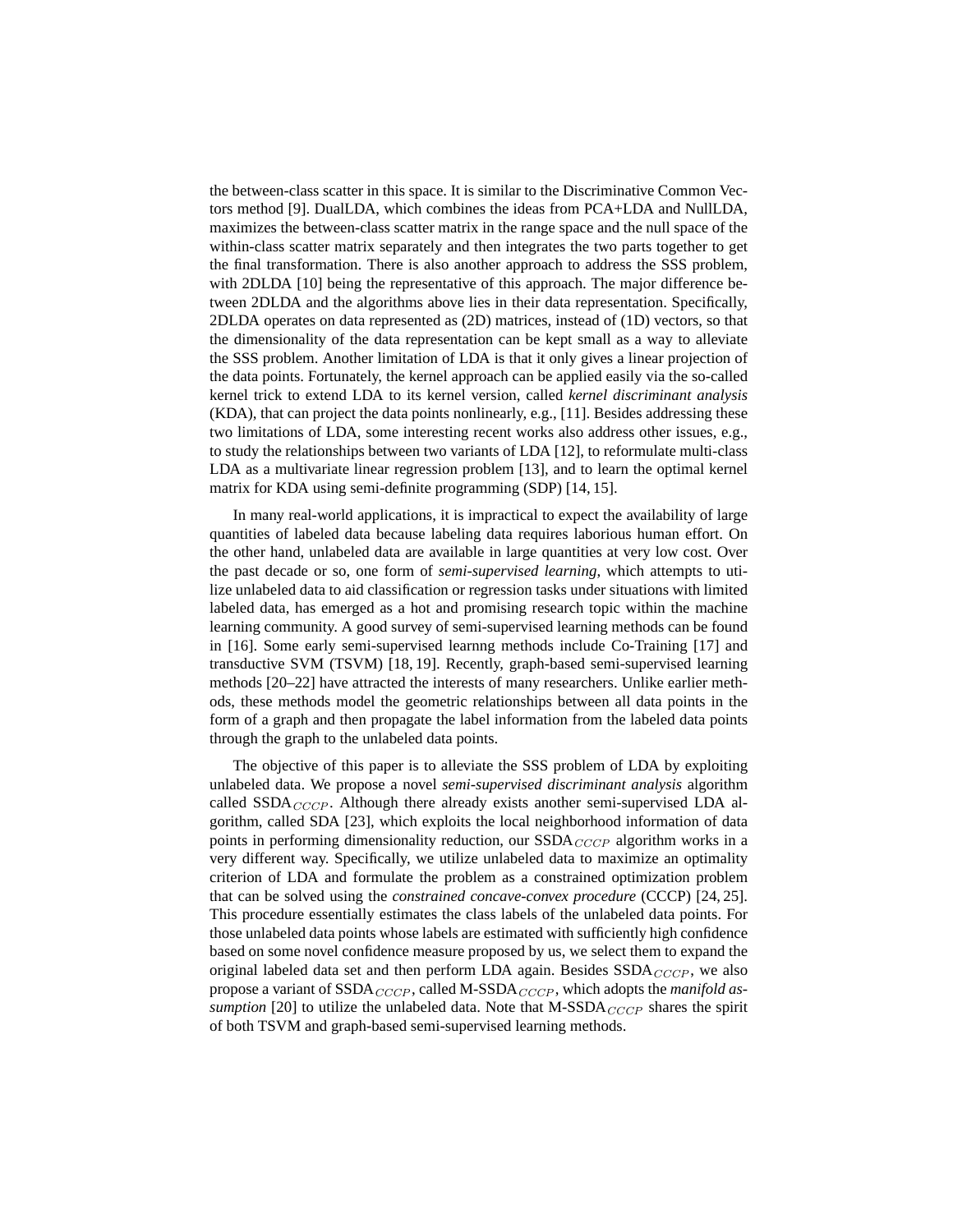The remainder of this paper is organized as follows. We first briefly review the traditional LDA algorithm in Section 2. We then present our  $SSDA_{CCCP}$  and M-SSDA $_{CCCP}$ algorithms in Section 3. Section 4 reports experimental results based on some commonly used data sets. Performance comparison with some representative methods are reported there to demonstrate the effectiveness of our methods. Finally, some concluding remarks are offered in the last section.

## **2 Background**

We are given a training set of *n* data points,  $\mathcal{D} = \{x_1, \ldots, x_n\}$ , where  $x_i \in \mathbb{R}^N$ ,  $i =$  $1, \ldots, n$ . Let  $D$  be partitioned into  $C \geq 2$  disjoint classes  $\Pi_i, i = 1, \ldots, C$ , where class  $\Pi_i$  contains  $n_i$  examples. The between-class scatter matrix  $S_b$  and the withinclass scatter matrix  $S_w$  are defined as

$$
S_b = \sum_{k=1}^{C} n_k (\bar{m}_k - \bar{m}) (\bar{m}_k - \bar{m})^T
$$
  

$$
S_w = \sum_{k=1}^{C} \sum_{x_i \in \Pi_k} (x_i - \bar{m}_k) (x_i - \bar{m}_k)^T,
$$

where  $\bar{m} = (\sum_{i=1}^{n} x_i)/n$  is the sample mean of the whole data set  $\mathcal{D}$  and  $\bar{m}_k =$  $(\sum_{x_i \in \Pi_k} x_i)/n_k$  is the class mean of  $\Pi_k$ . LDA seeks to find a projection matrix  $W^*$ that maximizes the trace function of  $S_b$  and  $S_w$ :

$$
W^* = \underset{W}{\text{arg max}} \operatorname{trace}((W^T S_w W)^{-1} W^T S_b W), \tag{1}
$$

which has an analytically tractable solution. According to [26], the optimal solution W<sup>\*</sup> for the problem (1) can be computed from the eigenvectors of  $S_w^{-1}S_b$ , where  $S_w^{-1}$ denotes the matrix inverse of  $S_w$ . Since  $W^*$  computed this way is computationally simple yet effective for many applications, the optimality criterion in (1) is often used for many applications. Because the rank of  $S_b$  is at most  $C - 1$ , W contains  $C - 1$ columns in most situations.

## **3 Semi-Supervised Discriminant Analysis via CCCP**

In this section, we first present a theoretical result on the optimal solution for LDA. We then show how to utilize unlabeled data to solve the optimization problem, leading to the  $SSDA_{CCCP}$  algorithm. Next, we incorporate the manifold assumption into  $SSDA_{CCCP}$ to give M-SSDA $_{CCCP}$ . Finally we give some discussions about our methods.

#### **3.1 Optimal Solution for LDA**

In our work, we use the following optimality criterion:

$$
W^* = \underset{W}{\text{arg max}} \operatorname{trace}((W^T S_t W)^{-1} W^T S_b W), \tag{2}
$$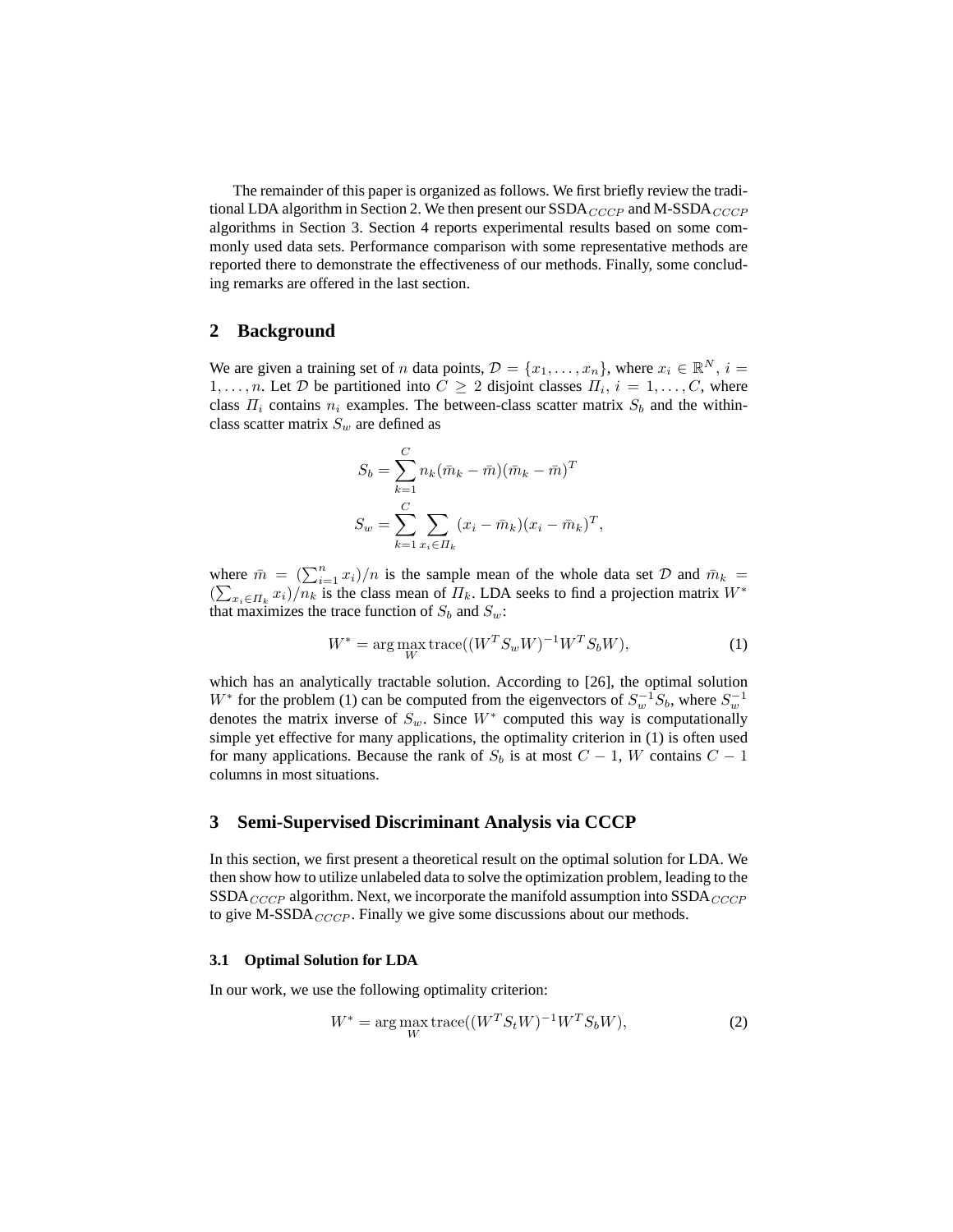where  $S_t$  is the total scatter matrix with  $S_t = S_b + S_w$ . It is easy to prove that the optimal solution to the problem (2) is equivalent to that to the problem (1).

We assume that  $S_t$  is of full rank, or else we can apply principal component analysis (PCA) [8] first to eliminate the null space of  $S_t$  without affecting the performance of LDA since the null space makes no contribution to the discrimination ability of LDA [27].

The following theorem on the optimal solution to the problem (2) is relevant here. **Theorem 1.** *For*  $W \in \mathbb{R}^{N \times (C-1)}$ *,* 

$$
\max_W \operatorname{trace}((W^T S_t W)^{-1} W^T S_b W) = \operatorname{trace}(S_t^{-1} S_b).
$$

The proof of this theorem can be found in [26].

## **3.2 SSDA**  $_{CCCP}$ : Exploiting Unlabeled Data to Maximize the Optimality **Criterion**

Suppose we have l labeled data points  $x_1, \ldots, x_l \in \mathbb{R}^N$  with class labels from  $C$  classes  $\overline{H_i}$ ,  $i = 1, \ldots, C$ , and m unlabeled data points  $x_{l+1}, \ldots, x_{l+m} \in \mathbb{R}^N$  with unknown class labels. So we have totally  $n = l + m$  examples available for training. Usually  $l \ll m$ . When l is too small compared with the input dimensionality, LDA generally does not perform very well. To remedy this problem, we want to incorporate unlabeled data to improve its performance.

Inspired by TSVM [18, 19], which utilizes unlabeled data to maximize the margin, we use unlabeled data here to maximize the optimality criterion of LDA. Since the optimal criterion value is  $trace(S_t^{-1}S_b)$  (from **Theorem 1**), we utilize unlabeled data to maximize trace( $S_t^{-1}S_b$ ) via estimating the class labels of the unlabeled data points.

We first calculate  $S_t$  as  $S_t = \sum_{i=1}^n (\tilde{x}_i - \bar{m})(x_i - \bar{m})^T$ , where  $\bar{m} = (\sum_{i=1}^n \tilde{x}_i)/n$  is the sample mean of all the data points. We define the class indicator matrix  $A \in \mathbb{R}^{n \times C}$ , where the  $(i, j)$ th element  $A_{ij}$  is given by

$$
A_{ij} = \begin{cases} 1 & \text{if } x_i \in \Pi_j \\ 0 & \text{otherwise} \end{cases}
$$
 (3)

If  $D = (x_1, \ldots, x_l, x_{l+1}, \ldots, x_n)$  is the data matrix and  $A_k$  is a vector for the kth column of A, then the class mean can be expressed as  $\bar{m}_k = D A_k/n_k$ , where  $n_k = A_k^T 1_n$  is the number of data points that belong to the kth class and  $1_n$  is an ndimensional column vector of ones. Similarly, we can also express the sample mean as  $\bar{m} = D1_n/n$ . Then  $S_b$  can be calculated as

$$
S_b = \sum_{k=1}^{C} n_k (\bar{m}_k - \bar{m})(\bar{m}_k - \bar{m})^T
$$
  
= 
$$
\sum_{k=1}^{C} n_k D \left(\frac{A_k}{n_k} - \frac{1_n}{n}\right) \left(\frac{A_k^T}{n_k} - \frac{1_n^T}{n}\right) D^T
$$
  
= 
$$
D \left[ \sum_{k=1}^{C} n_k \left(\frac{A_k}{n_k} - \frac{1_n}{n}\right) \left(\frac{A_k^T}{n_k} - \frac{1_n^T}{n}\right) \right] D^T.
$$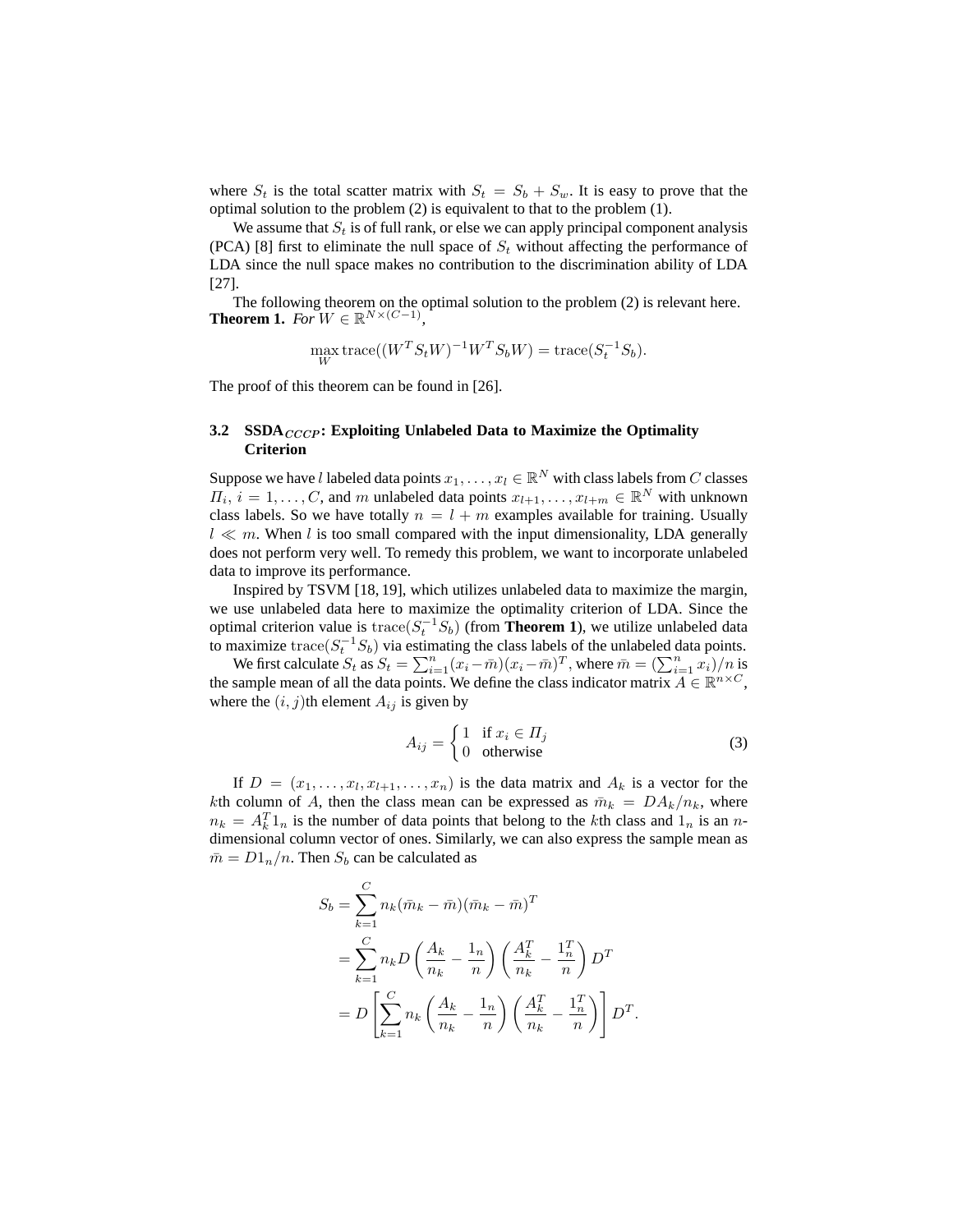So trace( $S_t^{-1}S_b$ ) can be calculated as

$$
\begin{split} \text{trace}(S_t^{-1}S_b) &= \text{trace}\left(S_t^{-1}D\left[\sum_{k=1}^C n_k \left(\frac{A_k}{n_k} - \frac{1_n}{n}\right) \left(\frac{A_k^T}{n_k} - \frac{1_n^T}{n}\right)\right]D^T\right) \\ &= \text{trace}\left(\left[\sum_{k=1}^C n_k \left(\frac{A_k}{n_k} - \frac{1_n}{n}\right) \left(\frac{A_k^T}{n_k} - \frac{1_n^T}{n}\right)\right]D^TS_t^{-1}D\right) \\ &= \text{trace}\left(\sum_{k=1}^C n_k \left(\frac{A_k^T}{n_k} - \frac{1_n^T}{n}\right)S\left(\frac{A_k}{n_k} - \frac{1_n}{n}\right)\right) \\ &= \sum_{k=1}^C \frac{1}{n_k} \left(A_k^T - \frac{n_k}{n}1_n^T\right)S\left(A_k - \frac{n_k}{n}1_n\right), \end{split}
$$

where  $S = D<sup>T</sup> S<sub>t</sub><sup>-1</sup> D$  is a positive semi-definite matrix.

Since those entries in A for the unlabeled data points are unknown, we maximize trace( $S_t^{-1}S_b$ ) with respect to A. By defining some new variables for the sake of notational simplicity, we formulate the optimization problem as:

$$
\max_{A,B_k,t_k} \sum_{k=1}^{C} \frac{B_k^T SB_k}{t_k}
$$
  
s.t.  $t_k = A_k^T 1_n, k = 1,..., C$   
 $B_k = A_k - \frac{t_k}{n} 1_n, k = 1,..., C$   
 $A_{ij} = \begin{cases} 1 \text{ if } x_i \in H_j \\ 0 \text{ otherwise} \end{cases} i = 1,..., l$   
 $A_{ij} \in \{0, 1\}, i = l+1,..., n, j = 1,..., C$   
 $\sum_{j=1}^{C} A_{ij} = 1, i = l+1,..., n.$  (4)

Unfortunately this is an integer programming problem which is known to be NPhard and often has no efficient solution. We seek to make this integer programming problem tractable by relaxing the constraint  $A_{ij} \in \{0, 1\}$  in (4) to  $A_{ij} \ge 0$ , giving rise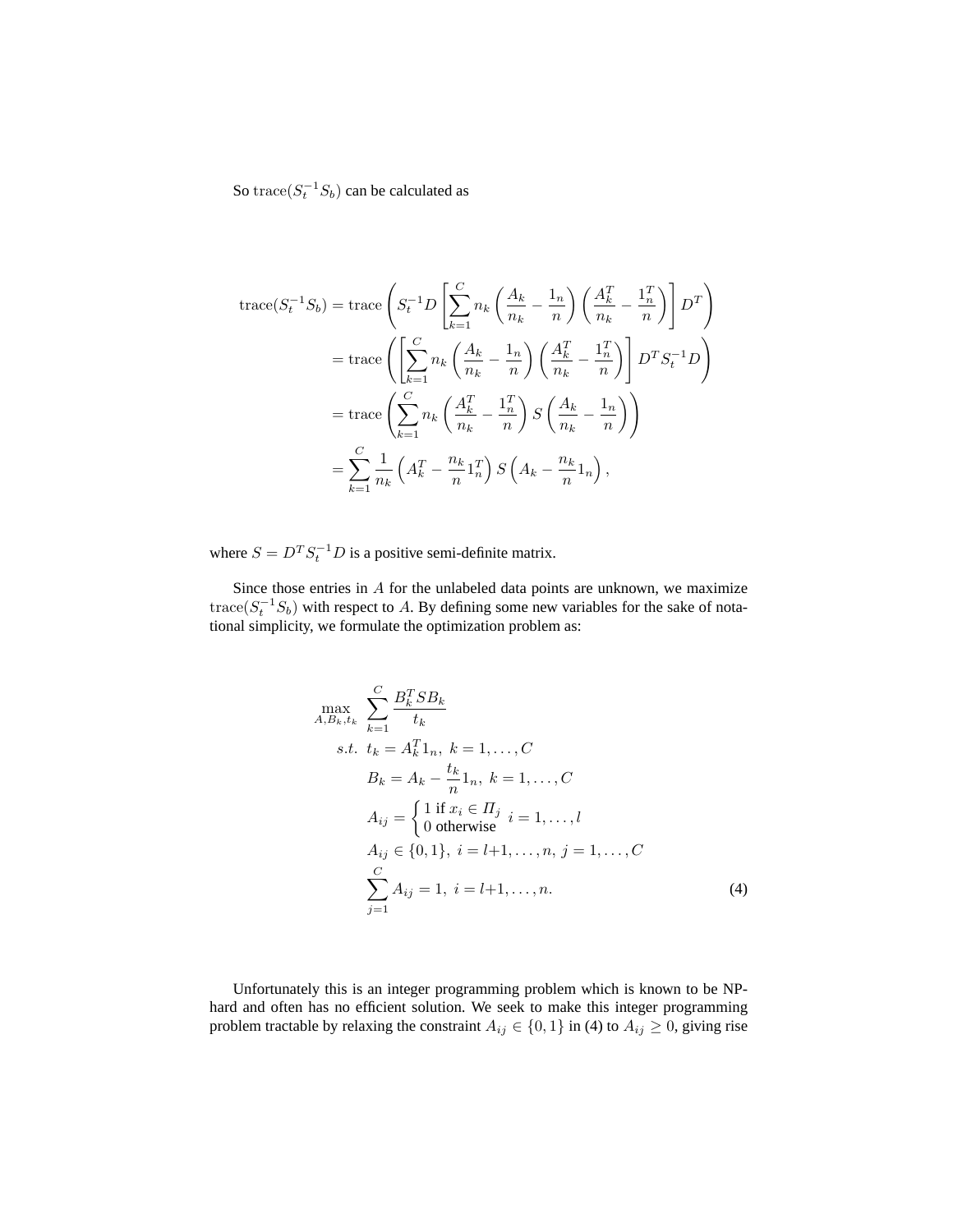to a modified formulation of the optimization problem:

$$
\max_{A,B_k,t_k} \sum_{k=1}^{C} \frac{B_k^T SB_k}{t_k}
$$
  
s.t.  $t_k = A_k^T 1_n, k = 1,..., C$   
 $B_k = A_k - \frac{t_k}{n} 1_n, k = 1,..., C$   
 $A_{ij} = \begin{cases} 1 \text{ if } x_i \in \Pi_j \\ 0 \text{ otherwise} \end{cases} i = 1,..., l$   
 $A_{ij} \ge 0, i = l+1,..., n, j = 1,..., C$   
 $\sum_{j=1}^{C} A_{ij} = 1, i = l+1,..., n.$  (5)

With such relaxation, the matrix entries of  $A$  for the unlabeled data points may be interpreted as posterior class probabilities. However, even though the constraints in the optimization problem (5) are linear, the problem seeks to maximize a convex function which, unfortunately, does not correspond to a convex optimization problem [28]. If we re-express the optimization problem in (5) as minimizing a concave function, we can adopt the *constrained concave-convex procedure* (CCCP) [24, 25] to solve this nonconvex optimization problem. For our case, the convex part of the objective function degenerates to the special case of a constant function which always returns zero.

CCCP is an iterative algorithm. In each iteration, the concave part of the objective function for the optimization problem is replaced by its first-order Taylor series approximation at the point which corresponds to the result obtained in the previous iteration. Specifically, in the  $(p+1)$ th iteration, we solve the following optimization problem:

$$
\max_{A,B_k,t_k} \sum_{k=1}^{C} \left( \frac{2(B_k^{(p)})^T S}{t_k^{(p)}} B_k - \frac{(B_k^{(p)})^T S B_k^{(p)}}{(t_k^{(p)})^2} t_k \right)
$$
  
s.t.  $t_k = A_k^T 1_n, k = 1,..., C$   
 $B_k = A_k - \frac{t_k}{n} 1_n, k = 1,..., C$   
 $A_{ij} = \begin{cases} 1 \text{ if } x_i \in H_j \\ 0 \text{ otherwise} \end{cases} i = 1,..., l$   
 $A_{ij} \ge 0, i = l+1,..., n, j = 1,..., C$   
 $\sum_{j=1}^{C} A_{ij} = 1, i = l+1,..., n,$  (6)

where  $B_k^{(p)}$  $k_k^{(p)}, t_k^{(p)}, k = 1, \ldots, C$  were obtained in the *p*th iteration. The objective function in (6) is just the first-order Taylor series approximation of that in (5) by ignoring some constant terms.

Since the optimization problem (6) is a linear programming (LP) problem, it can be solved efficiently and hence can handle large-scale applications. Because the optimal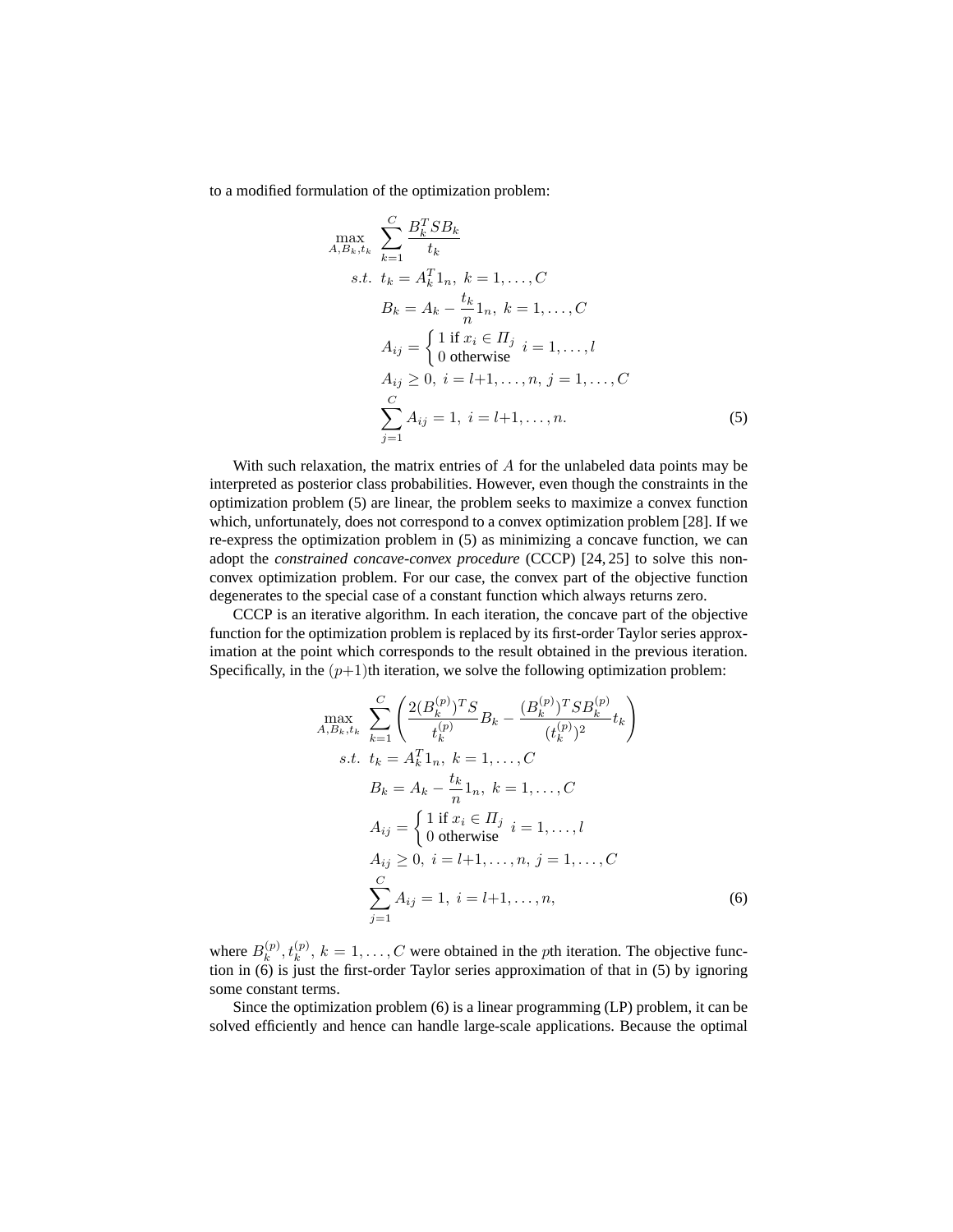solution of an LP problem falls on the boundary of its feasible set (or called constraint set), the matrix entries of the optimal  $A_{ij}$  computed in each iteration must be in  $\{0, 1\}$ , which automatically satisfies the constraints in (4).

As the optimization problem is non-convex, the final solution that CCCP obtains generally depends on its initial value. For the labeled data points, the corresponding entries in  $A_{ij}$  are held fixed based on their class labels. For the unlabeled data points, we initialize the corresponding entries in  $A_{ij}$  with equal prior probabilities for all classes:

$$
A_{ij}^{(0)} = \begin{cases} 1 & \text{if } x_i \in \Pi_j \\ 0 & \text{otherwise} \end{cases} i = 1, ..., l, j = 1, ..., C
$$
  

$$
A_{ij}^{(0)} = \frac{1}{C}, i = l+1, ..., n, j = 1, ..., C.
$$
 (7)

The initial values for  $B_k^{(0)}$  $k^{(0)}$  and  $t^{(0)}_k$  $k<sup>(0)</sup>$  can be computed based on the equality constraints in (6) which establish the relationships between A,  $B_k$  and  $t_k$ .

#### **3.3** M-SSDA<sub>CCCP</sub>: Incorporating the Manifold Assumption

The manifold assumption [20] is adopted by many graph-based semi-supervised learning methods. Under this assumption, nearby points are more likely to have the same class label for classification problems and similar low-dimensional representations for dimensionality reduction problems. We adopt this assumption to extend  $SSDA_{CCCP}$  to  $M-SSDA_{CCCP}$ .

Given the data set  $\mathcal{D} = \{x_1, \ldots, x_n\}$ , we first construct a K-nearest neighbor graph  $G = (V, E)$ , with the vertex set  $V = \{1, \ldots, n\}$  corresponding to the labeled and unlabeled data points and the edge set  $E \subseteq V \times V$  representing the relationships between data points. Each edge is assigned a weight  $w_{ij}$  which reflects the similarity between points  $x_i$  and  $x_j$ :

$$
w_{ij} = \begin{cases} \exp\left(-\frac{\|x_i - x_j\|^2}{\sigma_i \sigma_j}\right) & \text{if } x_i \in N_K(x_j) \text{ or } x_j \in N_K(x_i) \\ 0 & \text{otherwise} \end{cases}
$$

where  $N_K(x_i)$  denotes the neighborhood set of K-nearest neighbors of  $x_i$ ,  $\sigma_i$  the distance between  $x_i$  and its Kth nearest neighbor, and  $\sigma_j$  the distance between  $x_j$  and its Kth nearest neighbor. This way of constructing the nearest neighbor graph is called *local scaling* [29], which is different from that in SDA [23]. In SDA, a constant value of 1 is set for all neighbors. This is unsatisfactory especially when some neighbors are relatively far away.

By incorporating the manifold assumption into our problem, we expect nearby points to be more likely to have the same class label and hence the two corresponding rows in A are more likely to be the same. We thus modify the optimization problem (5)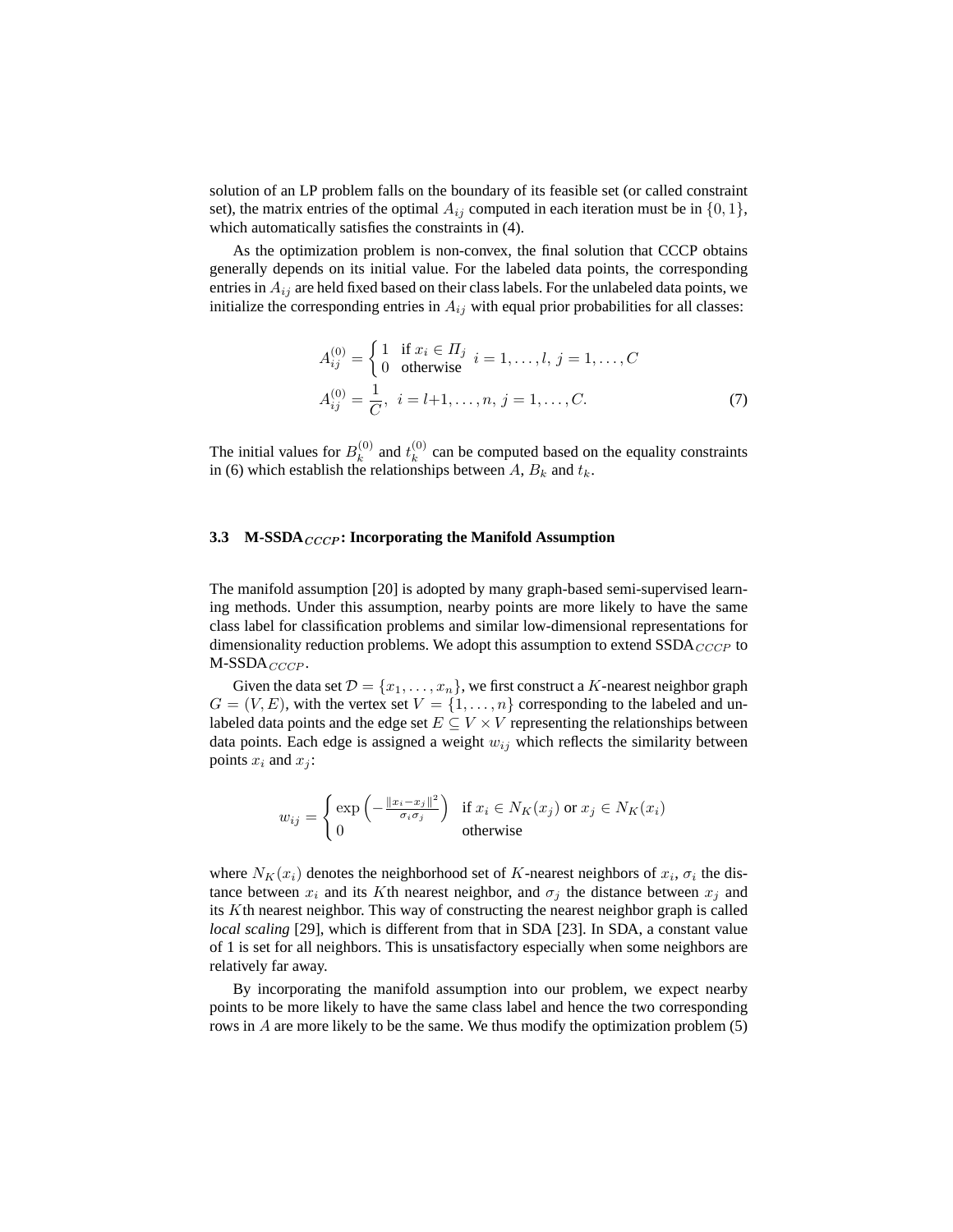by adding one more term to the objective function:

$$
\max_{A,B_k,t_k} \sum_{k=1}^{C} \frac{B_k^T SB_k}{t_k} - \lambda \sum_{i=1}^{n} \sum_{j=i+1}^{n} w_{ij} ||A(i) - A(j)||_1
$$
  
s.t.  $t_k = A_k^T 1_n, k = 1, ..., C$   
 $B_k = A_k - \frac{t_k}{n} 1_n, k = 1, ..., C$   
 $A_{ij} = \begin{cases} 1 \text{ if } x_i \in H_j \text{ } i = 1, ..., l \\ 0 \text{ otherwise} \end{cases}$   
 $A_{ij} \ge 0, i = l+1, ..., n, j = 1, ..., C$   
 $\sum_{j=1}^{C} A_{ij} = 1, i = l+1, ..., n,$  (8)

where  $\lambda > 0$  is a regularization parameter,  $A(i)$  denotes the *i*th row of A, and  $||x||_1$  is the  $L_1$ -norm of vector  $x$ .

Since the objective function of the optimization problem (8) is the difference of two convex functions, we can also adopt CCCP to solve it. Similar to  $SSDA_{CCCP}$ , in each iteration of CCCP, we also need to solve an LP problem:

$$
\max_{A,B_k,t_k} \sum_{k=1}^{C} \left( \frac{2(B_k^{(p)})^T S}{t_k^{(p)}} B_k - \frac{(B_k^{(p)})^T S B_k^{(p)}}{(t_k^{(p)})^2} t_k \right) - \lambda \sum_{i=1}^{n} \sum_{j=i+1}^{n} w_{ij} \|A(i) - A(j)\|_1
$$
  
s.t.  $t_k = A_k^T 1_n, k = 1, ..., C$   
 $B_k = A_k - \frac{t_k}{n} 1_n, k = 1, ..., C$   
 $A_{ij} = \begin{cases} 1 \text{ if } x_i \in \Pi_j \\ 0 \text{ otherwise} \end{cases} i = 1, ..., l$   
 $A_{ij} \ge 0, i = l+1, ..., n, j = 1, ..., C$   
 $\sum_{j=1}^{C} A_{ij} = 1, i = l+1, ..., n.$  (9)

One reason for choosing the  $L_1$ -norm in the problem (8) is to keep the problem (9) as an LP problem which has an efficient and effective solution.

#### **3.4 Augmenting the Labeled Data Set with Unlabeled Data**

For both  $SSDA_{CCCP}$  and M-SSDA<sub>CCCP</sub>, CCCP estimates the class labels of all the unlabeled data points by solving the corresponding optimization problems with respect to A. One might then use all these unlabeled data points with estimated class labels to expand the labeled data set and then apply LDA again. However, it should be noted that not all the class labels can be estimated accurately. Thus, including those points with noisy class labels may impair the performance of LDA. Here we propose an effective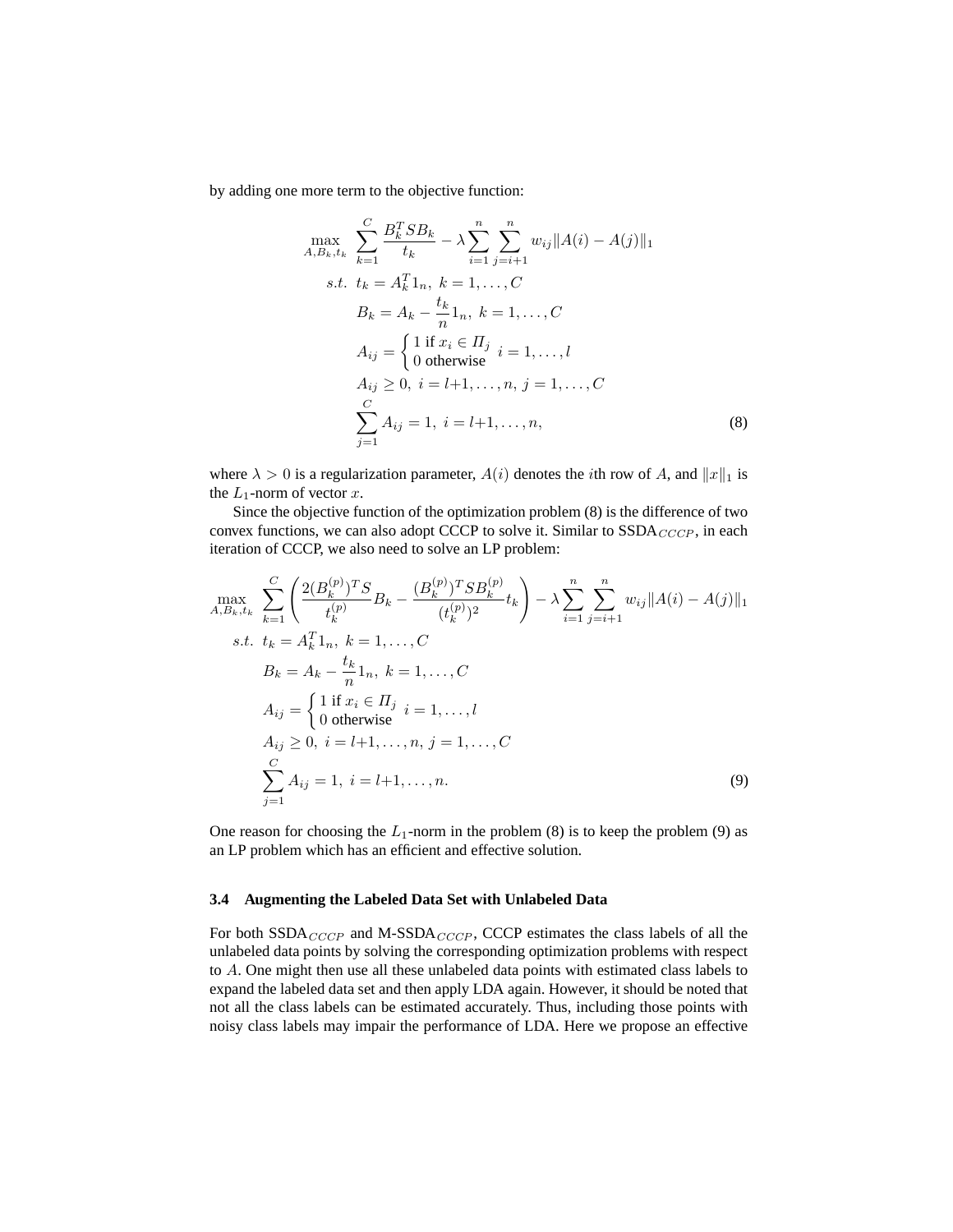method for selecting only those unlabeled data points whose labels are estimated with sufficiently high confidence.

Since all matrix entries in  $A_{ij}$  obtained by CCCP are either 0 or 1, they cannot serve as posterior class probabilities for defining a measure to characterize the label estimation confidence. Here we propose an alternative scheme. We first use all the unlabeled data points with their estimated labels and the original labeled data set to perform LDA. Then, in the embedding space, we consider the neighborhood of each unlabeled data point by taking into account unlabeled data points only. If an unlabeled point has a sufficiently large proportion (determined by some threshold  $\theta$ , usually chosen to be larger than 0.5) of neighboring unlabeled points with the same estimated class label as its own, we consider this unlabeled point to have an estimated class label with high confidence and hence select it to augment the labeled data set for performing LDA again.

#### **3.5 Discussions**

In order to gain some insight into our method, we investigate the dual form of the optimization problem (6). We denote  $R_k^{(p)} = \frac{2(B_k^{(p)})^T S}{t^{(p)}}$  $\frac{t_k^{(p)})^TS}{t_k^{(p)}}$  and  $q_k^{(p)} = \frac{(B_k^{(p)})^TSB_k^{(p)}}{(t_k^{(p)})^2}$ , for  $k =$  $1, \ldots, C$ . We plug the first two equality constraints of the optimization problem (6) into its objective funciton and get the following Lagrangian:

$$
L(A, \alpha, \beta) = \sum_{k=1}^{C} \left[ \left( q_k^{(p)} + \frac{R_k^{(p)} 1_n}{n} \right) 1_n^T - R_k^{(p)} \right] A_k - \sum_{k=1}^{C} \sum_{i=1}^{l} \alpha_{ki} (A_{ik} - \delta_k^{c(i)})
$$

$$
- \sum_{k=1}^{C} \sum_{i=l+1}^{n} \alpha_{ki} A_{ik} - \sum_{i=l+1}^{n} \beta_i (\sum_{k=1}^{C} A_{ik} - 1),
$$

where  $c(i)$  is the class label of labeled data point i and  $\delta_k^{c(i)}$  $k_k^{c(i)}$  is the delta function whose value is 1 if  $c(i) = k$  and 0 otherwise.

So the dual form of the optimization problem (6) is

$$
\max_{\alpha,\beta} \sum_{k=1}^{C} \sum_{i=1}^{l} \alpha_{ki} \delta_{k}^{c(i)} + \sum_{i=l+1}^{n} \beta_{i}
$$
\n*s.t.*  $\alpha_{ki} = q_{k}^{(p)} - R_{ki}^{(p)} + \frac{R_{k}^{(p)} 1_{n}}{n}, i = 1, ..., l, k = 1, ..., C$   
\n $\alpha_{ki} + \beta_{i} = q_{k}^{(p)} - R_{ki}^{(p)} + \frac{R_{k}^{(p)} 1_{n}}{n}, i = l+1, ..., n, k = 1, ..., C$   
\n $\alpha_{ki} \geq 0, i = l+1, ..., n, k = 1, ..., C$  (10)

where  $R_{ki}^{(p)}$  is the *i*th element of vector  $R_k^{(p)}$  $\mathbf{r}^{(p)}$ .

The *Karush-Kuhn-Tucker* (KKT) condition [28] for the optimization problem (10) is

$$
\alpha_{ki} A_{ik} = 0, \ i = l+1, \dots, n, \ k = 1, \dots, C. \tag{11}
$$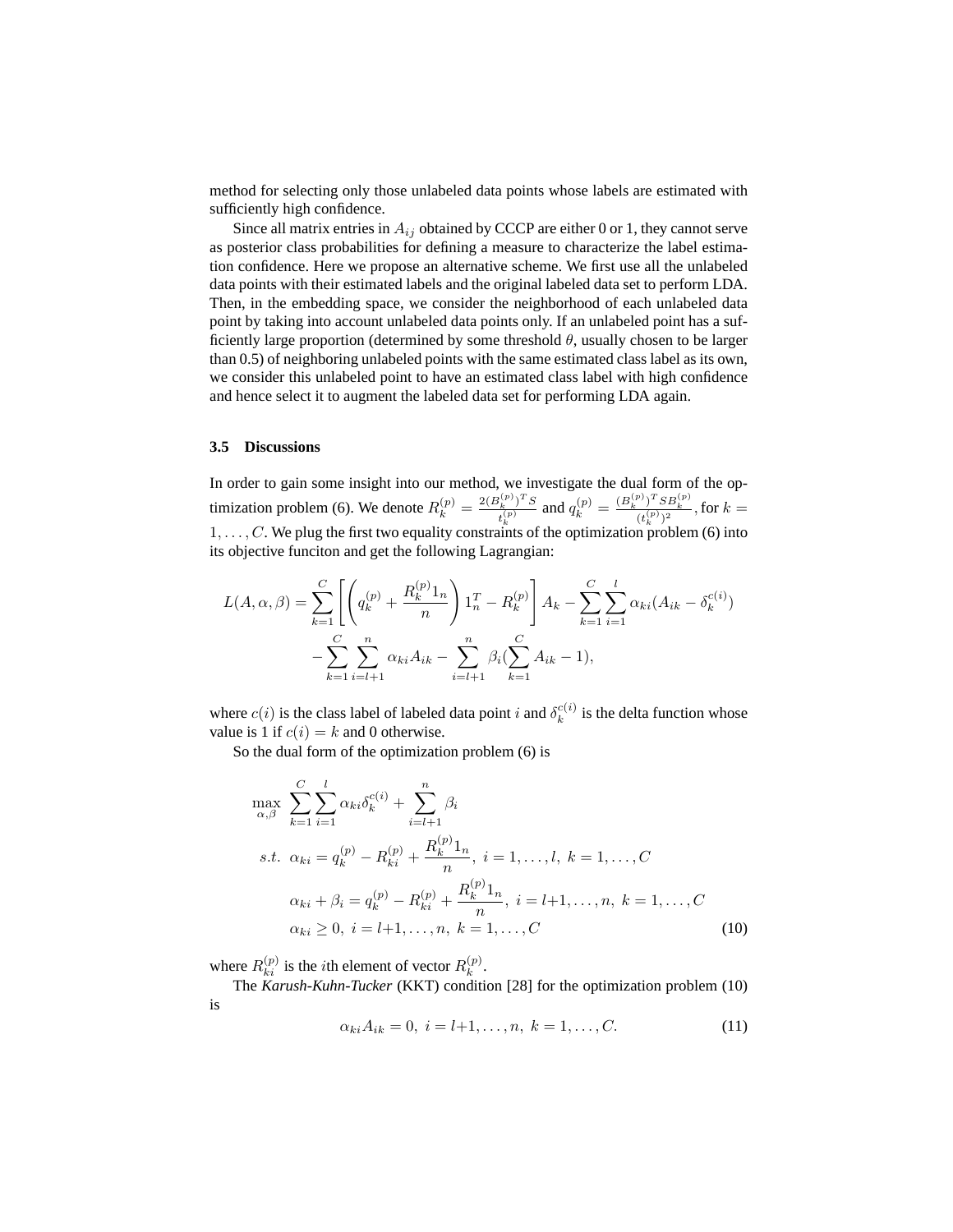From the first constraint of the optimization problem (10), we can see that each  $\alpha_{ki}$ has a constant value for  $i = 1, \ldots, l$ ,  $k = 1, \ldots, C$ . So we can simplify the optimization problem (10) by eliminating the first summation term in the objective function and the first constraint as

$$
\max_{\alpha,\beta} \sum_{i=l+1}^{n} \beta_i
$$
  
s.t.  $\alpha_{ki} + \beta_i = q_k^{(p)} - R_{ki}^{(p)} + \frac{R_k^{(p)} 1_n}{n}, i = l+1, ..., n, k = 1, ..., C$   
 $\alpha_{ki} \ge 0, i = l+1, ..., n, k = 1, ..., C,$  (12)

which can be further simplified as

$$
\max_{\beta} \sum_{i=l+1}^{n} \beta_i
$$
  
s.t.  $\beta_i \le q_k^{(p)} - R_{ki}^{(p)} + \frac{R_k^{(p)} 1_n}{n}, i = l+1, ..., n, k = 1, ..., C.$  (13)

So the optimal solution of  $\beta_i$  can be obtained as  $\beta_i = \min_k \{q_k^{(p)} - R_{ki}^{(p)} + \frac{R_k^{(p)} 1_n}{n} \}$  $\frac{n}{n}$  for  $i = l + 1, \ldots, n$ .

For each unlabeled data point, if we assume  $A_{ik^*} > 0$ , then from the KKT condition (11) we can get  $\alpha_{k+i} = 0$  and also  $\beta_i = q_{k^*}^{(p)} - R_{k+i}^{(p)} + \frac{R_{k+i}^{(p)} 1_n}{n}$  according to the first constraint of the optimization problem (12). So

$$
q_{k^*}^{(p)} - R_{k^*i}^{(p)} + \frac{R_{k^*}^{(p)}1_n}{n} = \min_k \left\{ q_k^{(p)} - R_{ki}^{(p)} + \frac{R_k^{(p)}1_n}{n} \right\}
$$

and

$$
k^* = \arg\min_{k} \left\{ q_k^{(p)} - R_{ki}^{(p)} + \frac{R_k^{(p)} 1_n}{n} \right\}.
$$

So  $q_k^{(p)} - R_{ki}^{(p)} + \frac{R_k^{(p)} 1_n}{n}$  $\frac{n}{n}$  can be seen as the negative confidence that the *i*th data point belongs to the kth class and hence we can classify each data point to the class corresponding to the minimal negative confidence. If there is a unique minimum, then we can get  $A_{ik^*} = 1$  and  $A_{ik'} = 0$  for  $k' \neq k^*$ ; otherwise, we can first find the set of unlabeled data points for which there exist unique minimum and  $A_{ik}$  can be easily determined, and then we can solve a smaller LP problem (6) by plugging in the known elements  $A_{ij}$ . From our experiments, the latter situation seldom occurs and this can speed up the optimization problem (6), which even does not need to solve a LP problem.

[30] proposed a novel clustering method called DisKmeans which also maximize the optimality criterion of LDA to do clustering. However, its purpose is very different. In our work, M-SSDA $_{CCCP}$  and SSDA $_{CCCP}$  utilize unlabeled data to alleviate the SSS problem of LDA and we formulate the learning problem under the semi-supervised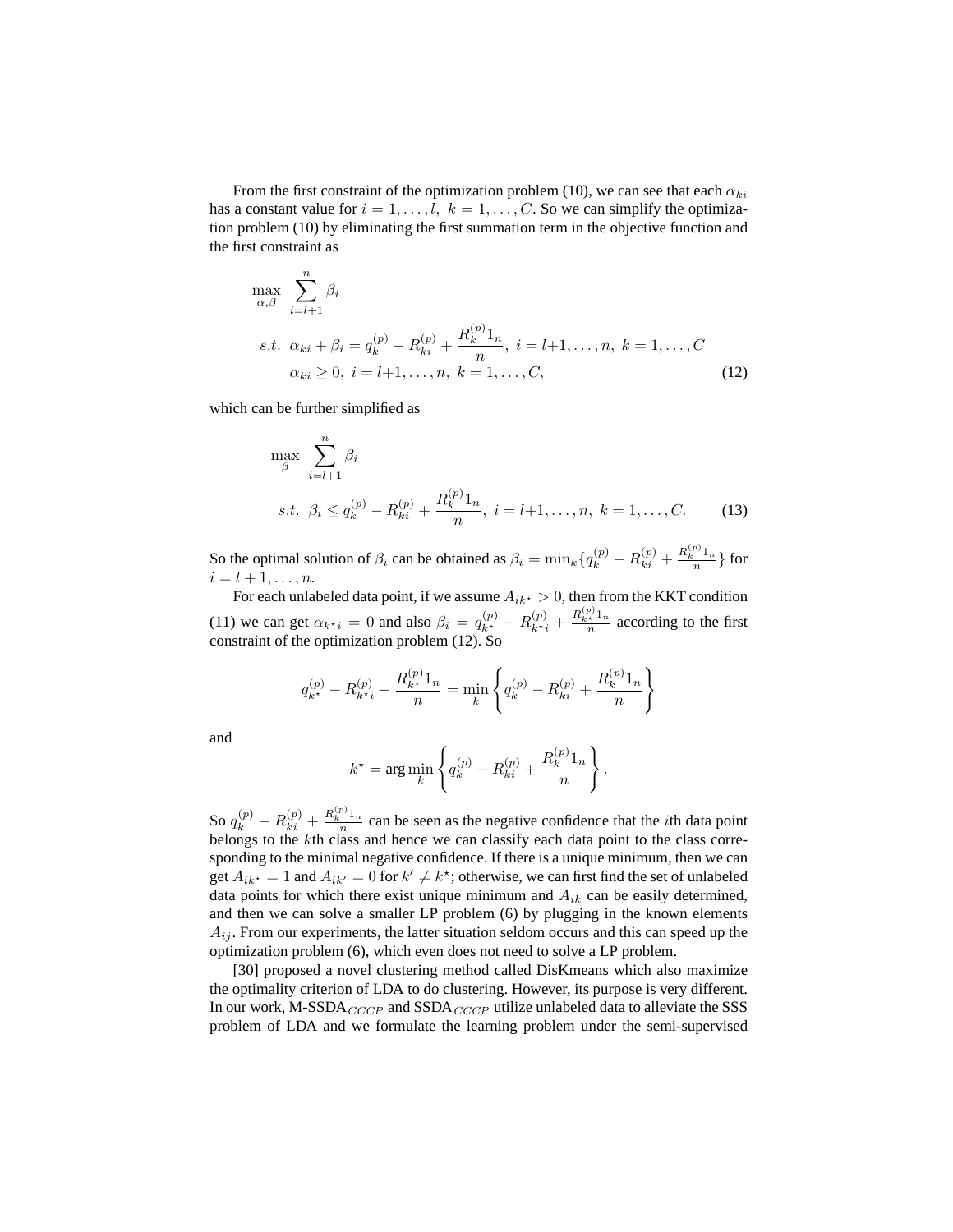setting. On the other hand, DisKmeans aims at clustering high-dimensional data which is an unsupervised learning problem.

The computation cost of  $SSDA_{CCCP}$  and M-SSDA $_{CCCP}$  includes performing LDA twice and solving the optimization problem using CCCP. The complexity of LDA is  $O(N^3)$ . The LP problem inside each iteration of CCCP can be solved efficiently. From our experimental results, CCCP converges very fast in less than 10 iterations. So  $SSDA_{CCCP}$  and M-SSDA<sub>CCCP</sub> are efficient under most situations.

Finally, we summary this section by presenting the  $SSDA_{CCCP}$  (or M-SSDA<sub>CCCP</sub>) algorithm in Table 1.

**Table 1.** Algorithm for  $SSDA_{CCCP}$  or M-SSDA $_{CCCP}$ 

Input: labeled data  $x_i$   $(i = 1, \ldots, l)$ , unlabeled data  $x_i$   $(i = l+1, \ldots, n)$ ,  $K, \theta, \epsilon$ Initialize  $A^{(0)}$  using Eq. (7); Initialize  $B_k^{(0)}$  and  $t_k^{(0)}$  based on  $A^{(0)}$  for  $k = 1, \ldots, C$ ; Construct the  $K$ -nearest neighbor graph;  $p=0;$ Repeat  $p = p + 1;$ Solve the optimization problem (6) or (9); Update  $A^{(p)}$ ,  $B_k^{(p)}$  and  $t_k^{(p)}$  using the result of the optimization problem for  $k = 1, \ldots, C$ ; Until $||A^{(p)} - A^{(p-1)}||_F \leq \varepsilon$ Select the unlabeled data points with high confidence based on the threshold  $\theta$ ; Add the selected unlabeled data points with their estimated labels into the labeled data set and perform LDA on the augmented labeled data set to get the transformation W. Output: the transformation W

## **4 Experiments**

In this section, we first study  $SSDA_{CCCP}$  and M-SSDA<sub>CCCP</sub> empirically and compare their performance with several other dimensionality reduction methods, including PCA, LDA [5] and SDA. Note that PCA is unsupervised, LDA is supervised, and SDA is semi-supervised in nature. After dimensionality reduction has been performed, we apply a simple nearest-neighbor classifier to perform classification in the embedding space. We also compare SSDA<sub>CCCP</sub> and M-SSDA<sub>CCCP</sub> with two state-of-the-art inductive semi-supervised learning methods, LapSVM and LapRLS [20].

#### **4.1 Experimental Setup**

We use MATLAB to implement all the algorithms and the CVX toolbox $<sup>1</sup>$  for solving the</sup> optimization problems. We use the source code offered by Belkin et al. for LapSVM

<sup>1</sup>http://www.stanford.edu/∼boyd/cvx/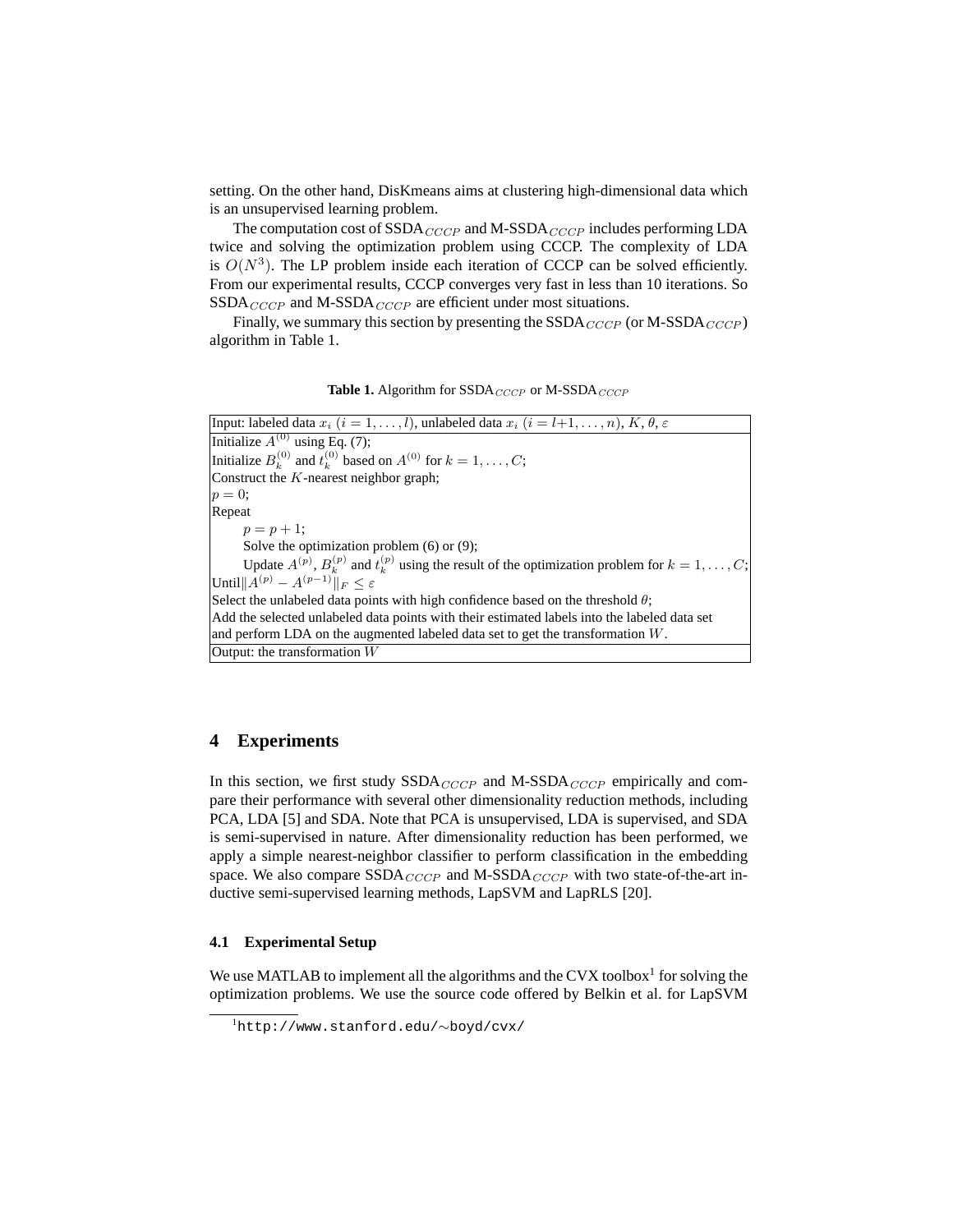| Data set      |      |       |                |   | $\#Dim(N)$ #Inst (n) $\#Class(C)$ #Labeled (q) #Unlabeled (r) |
|---------------|------|-------|----------------|---|---------------------------------------------------------------|
| diabetes      | 8    | 768   | $\mathfrak{D}$ | 5 | 100                                                           |
| heart-statlog | 13   | 270   | 2              | 5 | 100                                                           |
| ionosphere    | 34   | 351   | 2              | 5 | 50                                                            |
| hayes-roth    | 4    | 160   | 3              | 3 | 20                                                            |
| iris          | 4    | 150   | 3              | 3 | 20                                                            |
| mfeat-pixel   | 240  | 2000  | 10             | 5 | 50                                                            |
| pendigits     | 16   | 10992 | 10             | 5 | 95                                                            |
| vehicle       | 18   | 864   | 4              | 5 | 100                                                           |
| <b>BCI</b>    | 117  | 400   | $\mathfrak{D}$ | 5 | 50                                                            |
| <b>COIL</b>   | 241  | 1500  | 6              | 5 | 100                                                           |
| <b>PIE</b>    | 1024 | 1470  | 30             | 2 | 20                                                            |

**Table 2.** Summary of data sets used and data partitioning for each data set

and LapRLS.<sup>2</sup> We evaluate these algorithms on 11 benchmark data sets, including 8 UCI data sets [31], a brain-computer interface dataset  $BCI<sup>3</sup>$  and two image data sets: COIL<sup>3</sup> and PIE [32]. See Table 2 for more details.

For each data set, we randomly select  $q$  data points from each class as labeled data and  $r$  points from each class as unlabeled data. The remaining data form the test set. Table 2 shows the data partitioning for each data set. For each partitioning, we perform 20 random splits and report the mean and standard derivation over the 20 trials. For M-SSDA<sub>CCCP</sub>, we choose the number of nearest neighbors  $K$  for constructing the K-nearest neighbor graph to be the same as that for SDA, LapSVM, and LapRLS.

#### **4.2 Experimental Results**

We first compare our methods with dimensionality reduction methods and the experimental results are listed in Table 3. There are two rows for each data set: the upper one being the classification error on the unlabeled training data and the lower one being that on the test data. For each data set, the lowest classification error is shown in boldface. From the results, we can see that the performance of  $SSDA_{CCCP}$  or M- $SSDA_{CCCP}$  is better than other methods in most situations. For DIABETES, HEART-STATLOG, PENDIGITS, VEHICLE and PIE, the improvement is very significant. Moreover, for the data sets such as DIABETES and HEART-STATLOG which may not contain manifold structure, the performance of  $SSDA_{CCCP}$  is better than M-SSDA $_{CCCP}$ . For MFEAT-PIXEL, PIE and others which may contain manifold structure, the performance of M-SSDA $_{CCCP}$  is better than SSDA $_{CCCP}$ . Thus for data sets such as images which may have manifold structure, we recommend to use  $M-SSDA_{CCCP}$ . Otherwise  $SSDA_{CCCP}$  is preferred. Compared with SDA,  $SSDA_{CCCP}$  and M-SSDA<sub>CCCP</sub> are more stable. Specifically, the performance of  $SSDA_{CCCP}$  or M-SSDA<sub>CCCP</sub> is comparable to or better than that of LDA in most situations. For SDA, however, the per-

 $2$ http://manifold.cs.uchicago.edu/manifold\_regularization/manifold.html  $3$ http://www.kyb.tuebingen.mpg.de/ssl-book/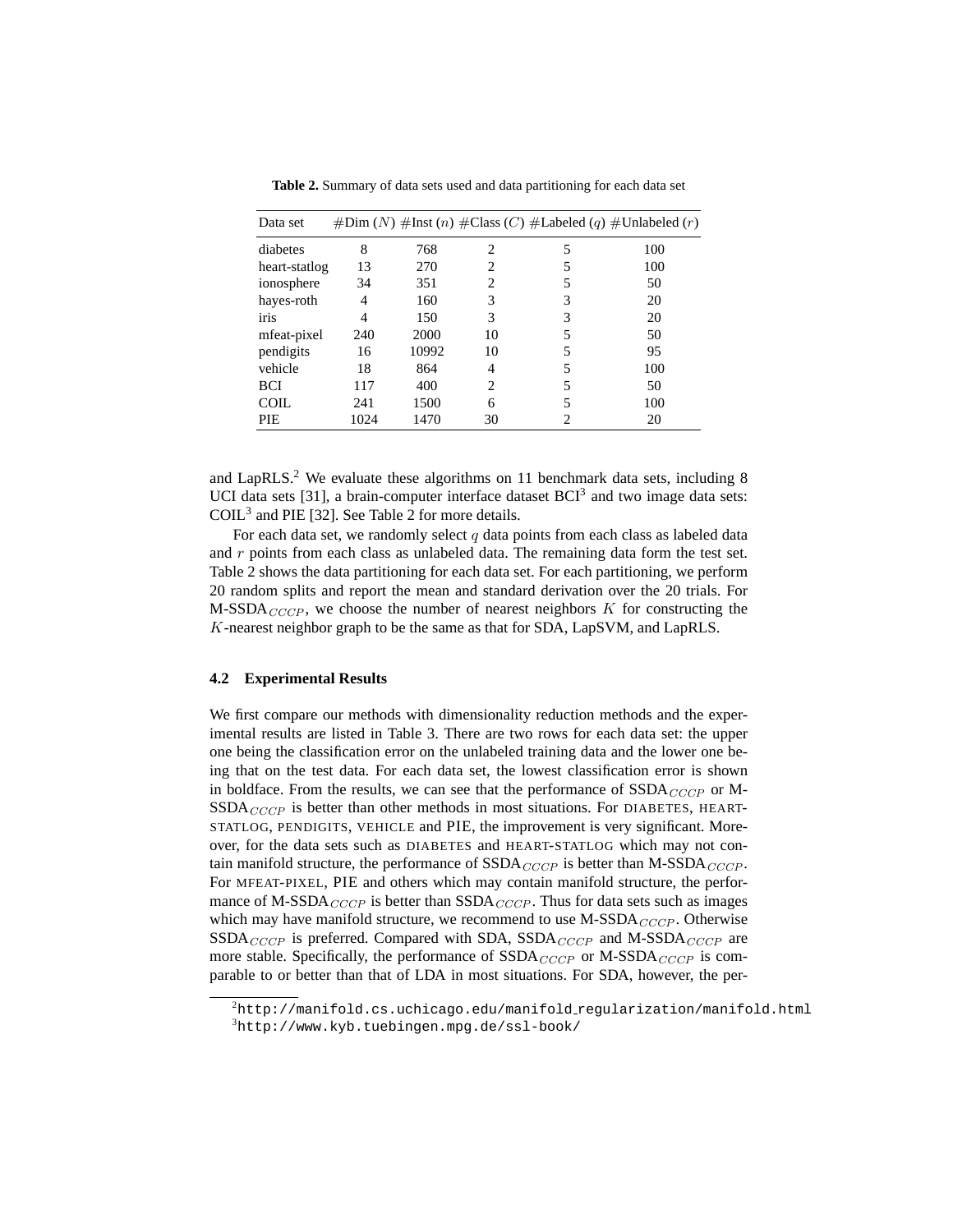**Table 3.** Average classification errors for each method on each data set. Each number inside brackets shows the corresponding standard derivation. The upper row for each data set is the classification error on the unlabeled training data and the lower row is that on the test data.

| Data set    | <b>PCA</b> | <b>LDA</b> | <b>SDA</b>                                                                               | $SSDA_{CCCP}$ | $M-SSDA_{CCCP}$ |
|-------------|------------|------------|------------------------------------------------------------------------------------------|---------------|-----------------|
| diabetes    |            |            | $0.4335(0.0775)$ $0.4438(0.0878)$ $0.4022(0.0638)$ $0.3898(0.0674)$ $0.4360(0.0605)$     |               |                 |
|             |            |            | $0.4253(0.1154)$ $0.4311(0.0997)$ $0.3763(0.0864)$ $0.3276(0.0643)$ $0.4125(0.1074)$     |               |                 |
|             |            |            | heart-statlog 0.4288(0.0689) 0.3978(0.0582) 0.3680(0.0564) 0.3293(0.0976) 0.3818(0.0662) |               |                 |
|             |            |            | 0.3975(0.0669) 0.3767(0.1055) 0.3783(0.1076) 0.3133(0.1174) 0.3258(0.1493)               |               |                 |
| ionosphere  |            |            | $0.2895(0.1032)$ $0.2850(0.0876)$ $0.2695(0.1056)$ $0.2860(0.1015)$ $0.2830(0.1029)$     |               |                 |
|             |            |            | $0.2189(0.0632)$ $0.2365(0.0972)$ $0.2241(0.0863)$ $0.2351(0.1032)$ $0.2399(0.1278)$     |               |                 |
| hayes-roth  |            |            | 0.5175(0.0571) 0.4942(0.0531) 0.5058(0.0661) 0.4867(0.0569) 0.4758(0.0586)               |               |                 |
|             |            |            | $0.5115(0.0605)$ $0.5165(0.0690)$ $0.5077(0.0752)$ $0.5121(0.0770)$ $0.5060(0.0627)$     |               |                 |
| iris        |            |            | 0.0917(0.0417) 0.0933(0.0613) 0.0825(0.0506) 0.0708(0.0445) 0.0667(0.0493)               |               |                 |
|             |            |            | $0.0907(0.0333)$ $0.0833(0.0586)$ $0.0809(0.0395)$ $0.0611(0.0370)$ $0.0611(0.0454)$     |               |                 |
| mfeat-pixel |            |            | $0.1450(0.0232)$ $0.1501(0.0290)$ $0.2783(0.0435)$ $0.1501(0.0289)$ $0.1367(0.0210)$     |               |                 |
|             |            |            | $0.1429(0.0228)$ $0.1486(0.0264)$ $0.3428(0.0298)$ $0.1485(0.0264)$ $0.1329(0.0213)$     |               |                 |
| pendigits   |            |            | $0.1724(0.0305)$ $0.2238(0.0364)$ $0.2547(0.0447)$ $0.1785(0.0266)$ $0.1617(0.0242)$     |               |                 |
|             |            |            | $0.1761(0.0276)$ $0.2192(0.0332)$ $0.2544(0.0382)$ $0.1779(0.0190)$ $0.1650(0.0225)$     |               |                 |
| vehicle     |            |            | $0.5739(0.0375)$ $0.5741(0.0365)$ $0.5400(0.0402)$ $0.4396(0.0734)$ $0.4838(0.0901)$     |               |                 |
|             |            |            | $0.5808(0.0453)$ $0.5879(0.0429)$ $0.5462(0.0312)$ $0.4329(0.0672)$ $0.4739(0.0791)$     |               |                 |
| <b>BCI</b>  |            |            | $0.4835(0.0460)$ $0.4830(0.0557)$ $0.4960(0.0476)$ $0.4750(0.0432)$ $0.4975(0.0484)$     |               |                 |
|             |            |            | $0.5000(0.0324)$ $0.4803(0.0249)$ $0.4812(0.0326)$ $0.4732(0.0331)$ $0.4741(0.0346)$     |               |                 |
| <b>COIL</b> |            |            | $0.4443(0.0418)$ $0.5247(0.0371)$ $0.5419(0.0607)$ $0.5236(0.0374)$ $0.5193(0.0401)$     |               |                 |
|             |            |            | 0.4391(0.0364) 0.5194(0.0421) 0.5461(0.04821) 0.5178(0.0434) 0.5096(0.0398)              |               |                 |
| PIE         |            |            | $0.6156(0.0275)$ $0.5055(0.1624)$ $0.7629(0.0377)$ $0.4674(0.1757)$ $0.2381(0.0552)$     |               |                 |
|             |            |            | $0.6207(0.0251)$ $0.5126(0.1512)$ $0.8277(0.0208)$ $0.4777(0.1696)$ $0.2424(0.0592)$     |               |                 |

formance degradation can sometimes be very severe, especially for MFEAT-PIXEL and PIE.

We also investigate the selection method described in Section 3.4. We record the mean accuracy of label estimation for the unlabeled data over 20 trials before and after applying the selection method. The results in Table 4 show that the estimation accuracy after applying the selection method is almost always higher, sometimes very significantly. This confirms that our selection method for unlabeled data is very effective.

Next we compare our methods with some representative semi-supervised learning methods. The experimental settings are the same as those in the first experiment. There are many popular semi-supervised learning methods, such as Co-Training [17], TSVM [18, 19], methods in [21, 22], LapSVM and LapRLS [20]. Co-Training requires two independent and sufficient views for the data, but data used in our experiment can not satisfy this requirement. TSVM has high computation cost and hence cannot be used for large-scale problems. Thus it is not included in our experiment. The methods in [21, 22] can only work under the transductive setting, in which the test data, in addition to the training data, must be available during model training and the learned model cannot be applied to unseen test data easily. So these methods can not satisfy our experimental settings and are excluded in our experiments. LapSVM and LapRLS, which also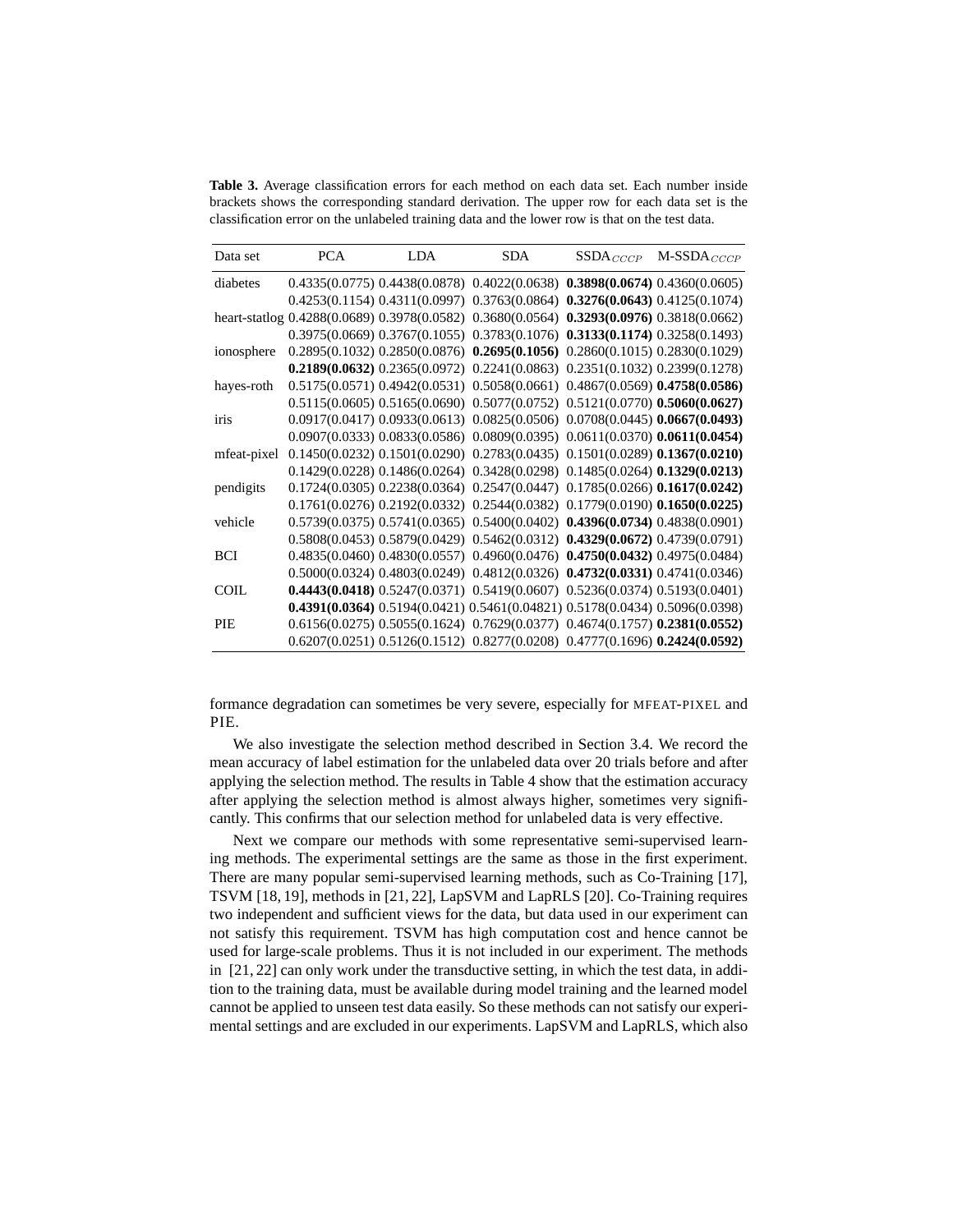|               | $SSDA_{CCCP}$ (%) M-SSDA <sub>CCCP</sub> (%) |       |               |       |
|---------------|----------------------------------------------|-------|---------------|-------|
| Data set      | <b>Before</b>                                | After | <b>Before</b> | After |
| diabetes      | 64.03                                        | 66.67 | 54.10         | 51.20 |
| heart-statlog | 72.27                                        | 72.62 | 55.25         | 66.70 |
| ionosphere    | 69.05                                        | 87.51 | 74.10         | 82.07 |
| hayes-roth    | 46.75                                        | 52.73 | 42.00         | 42.64 |
| iris          | 75.42                                        | 93.39 | 91.42         | 95.06 |
| mfeat-pixel   | 32.49                                        | 100.0 | 94.21         | 98.91 |
| pendigits     | 75.31                                        | 86.08 | 88.92         | 94.02 |
| vehicle       | 56.30                                        | 69.88 | 44.80         | 52.26 |
| <b>BCI</b>    | 50.75                                        | 65.42 | 49.00         | 49.15 |
| COIL.         | 33.57                                        | 96.07 | 42.64         | 60.03 |
| PIE           | 30.48                                        | 85.00 | 52.64         | 70.41 |

**Table 4.** Accuracy of label estimation for the unlabeled data before and after applying the selection method

adopt the manifold assumption, have efficient solutions and can work under the inductive setting. So we have included them in our experiment for performance comparison. The standard LapSVM and LapRLS algorithms are for two-class problems. For multiclass problems, we adopt the *one vs. rest* strategy as in [20] for LapSVM and LapRLS. Since the methods used here are all linear methods, we use a linear kernel for LapSVM and LapRLS. The experimental results are shown in Table 5. From the experimental results, we can see that the performance of  $SSDA_{CCCP}$  and M-SSDA $_{CCCP}$  is comparable to or even better than that of LapSVM and LapRLS. Moreover, One advantage of  $SSDA_{CCCP}$  and M-SSDA<sub>CCCP</sub> is that their formulation and optimization procedure are the same for two-class and multi-class problems. However, this is not the case for LapSVM and LapRLS which require training the models multiple times for multi-class problems.

## **5 Conclusion**

In this paper, we have presented a new approach for semi-supervised discriminant analysis. By making use of both labeled and unlabeled data in learning a transformation for dimensionality reduction, this approach overcomes a serious limitation of LDA under situations where labeled data are limited. In our future work, we will investigate kernel extensions to our proposed methods in dealing with nonlinearity. Moreover, we will also apply the ideas here to some other dimensionality reduction methods.

#### **References**

- 1. Fisher, R.A.: The use of multiple measurements in taxonomic problems. Annals of Eugenics **7** (1936) 179–188
- 2. Rao, C.R.: The utilization of multiple measurements in problems of biological classification. Journal of the Royal Statictical Society **10** (1948) 159–203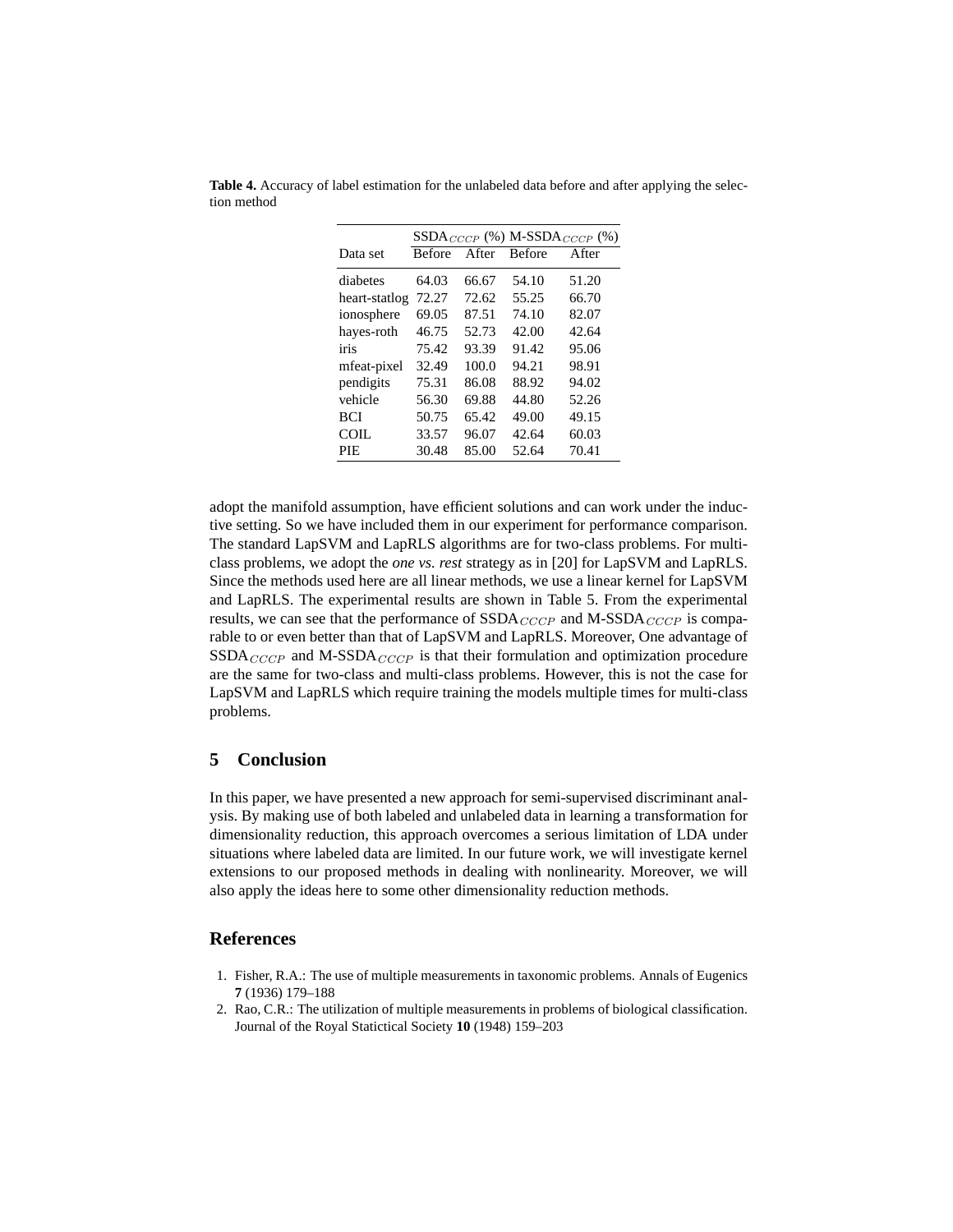**Table 5.** Average classification errors for each method on each data set. Each number inside brackets shows the corresponding standard derivation. The upper row for each data set is the classification error on the unlabeled training data and the lower row is that on the test data.

| Data set    | LapSVM | LapRLS | $SSDA_{CCCP}$ | $M-SSDA_{CCCP}$                                                           |
|-------------|--------|--------|---------------|---------------------------------------------------------------------------|
| diabetes    |        |        |               | $0.4763(0.0586)$ $0.4523(0.0650)$ $0.3620(0.0680)$ $0.4015(0.0893)$       |
|             |        |        |               | 0.5643(0.0684) 0.5009(0.0775) 0.3488(0.0514) 0.4234(0.1107)               |
|             |        |        |               | heart-statlog 0.3478(0.1059) 0.3348(0.1070) 0.3108(0.0901) 0.3758(0.0914) |
|             |        |        |               | $0.3517(0.1458)$ $0.3375(0.1366)$ $0.3091(0.0989)$ $0.3442(0.1226)$       |
| ionosphere  |        |        |               | $0.3525(0.0539)$ $0.3260(0.0527)$ $0.3340(0.0902)$ $0.3185(0.0719)$       |
|             |        |        |               | $0.2245(0.0697) 0.2266(0.0732) 0.2705(0.0969) 0.2905(0.0933)$             |
| hayes-roth  |        |        |               | $0.6633(0.0149)$ $0.6608(0.0261)$ $0.4833(0.0824)$ $0.5225(0.0466)$       |
|             |        |        |               | $0.5550(0.0737)$ $0.5500(0.0516)$ $0.4901(0.0705)$ $0.5104(0.0711)$       |
| iris        |        |        |               | 0.3175(0.1390) 0.2708(0.1474) 0.0650(0.0516) 0.0525(0.0437)               |
|             |        |        |               | 0.3049(0.1426) 0.2741(0.1473) 0.0772(0.0508) 0.0593(0.0379)               |
| mfeat-pixel |        |        |               | $0.1488(0.0236)$ $0.1359(0.0257)$ $0.1578(0.0268)$ $0.1420(0.0249)$       |
|             |        |        |               | $0.2252(0.0187)$ $0.2075(0.0181)$ $0.1555(0.0263)$ $0.1427(0.0183)$       |
| pendigits   |        |        |               | 0.2571(0.0379) 0.2368(0.0312) 0.1856(0.0226) 0.1697(0.0245)               |
|             |        |        |               | $0.2539(0.0334)$ $0.2377(0.0283)$ $0.1866(0.0244)$ $0.1735(0.0217)$       |
| vehicle     |        |        |               | $0.4713(0.0449)$ $0.4921(0.0460)$ $0.4219(0.0623)$ $0.4645(0.0770)$       |
|             |        |        |               | $0.4758(0.0477)$ $0.5007(0.0452)$ $0.4181(0.0600)$ $0.4641(0.0777)$       |
| <b>BCI</b>  |        |        |               | 0.4805(0.0551) 0.4695(0.0612) 0.4515(0.0543) 0.4665(0.0479)               |
|             |        |        |               | $0.4631(0.0456)$ $0.4562(0.0390)$ $0.4752(0.0362)$ $0.4864(0.0372)$       |
| <b>COIL</b> |        |        |               | $0.5414(0.0496)$ $0.5855(0.0617)$ $0.5028(0.0576)$ $0.5030(0.0488)$       |
|             |        |        |               | $0.5421(0.0497)$ $0.5864(0.0598)$ $0.5057(0.0533)$ $0.5062(0.0423)$       |
| <b>PIE</b>  |        |        |               | $0.2561(0.0311)$ $0.3405(0.0227)$ $0.4096(0.1600)$ $0.2497(0.0313)$       |
|             |        |        |               | $0.2671(0.0235)$ $0.3523(0.0151)$ $0.4160(0.1575)$ $0.2556(0.0235)$       |

- 3. Chen, L., Liao, H., Ko, M., Lin, J., Yu, G.: A new LDA-based face recognition system which can solve the small sample size problem. Pattern Recognition **33**(10) (2000) 1713–1726
- 4. Krzanowski, W.J., Jonathan, P., McCarthy, W.V., Thomas, M.R.: Discriminant analysis with singular covariance matrices: methods and applications to spectroscopic data. Applied Statistics **44**(1) (1995) 101–115
- 5. Belhumeur, P.N., Hespanha, J.P., Kriegman, D.J.: Eigenfaces vs. Fisherfaces: Recognition using class specific linear projection. IEEE Transactions on Pattern Analysis and Machine Intelligence **19**(7) (1997) 711–720
- 6. Ye, J.P., Li, Q.: A two-stage linear discirminant analysis via QR-Decomposition. IEEE Transactions on Pattern Analysis and Machine Intelligence **27**(6) (2005) 929–941
- 7. Wang, X., Tang, X.: Dual-space linear discriminant analysis for face recognition. In: Proceedings of the IEEE Computer Society Conference on Computer Vision and Pattern Recognition, Washington, DC (2004) 564–569
- 8. Jolliffe, I.T.: Principal Component Analysis. Springer-Verlag, New York (1986)
- 9. Cevikalp, H., Neamtu, M., Wilkes, M., Barkana, A.: Discriminative common vectors for face recognition. IEEE Transactions on Pattern Analysis and Machine Intelligence **27**(1) (2005) 4–13
- 10. Ye, J.P., Janardan, R., Li, Q.: Two-dimensional linear discriminant analysis. In: Advances in Neural Information Processing Systems 17, Vancouver, British Columbia, Canada (2004) 1529–1536